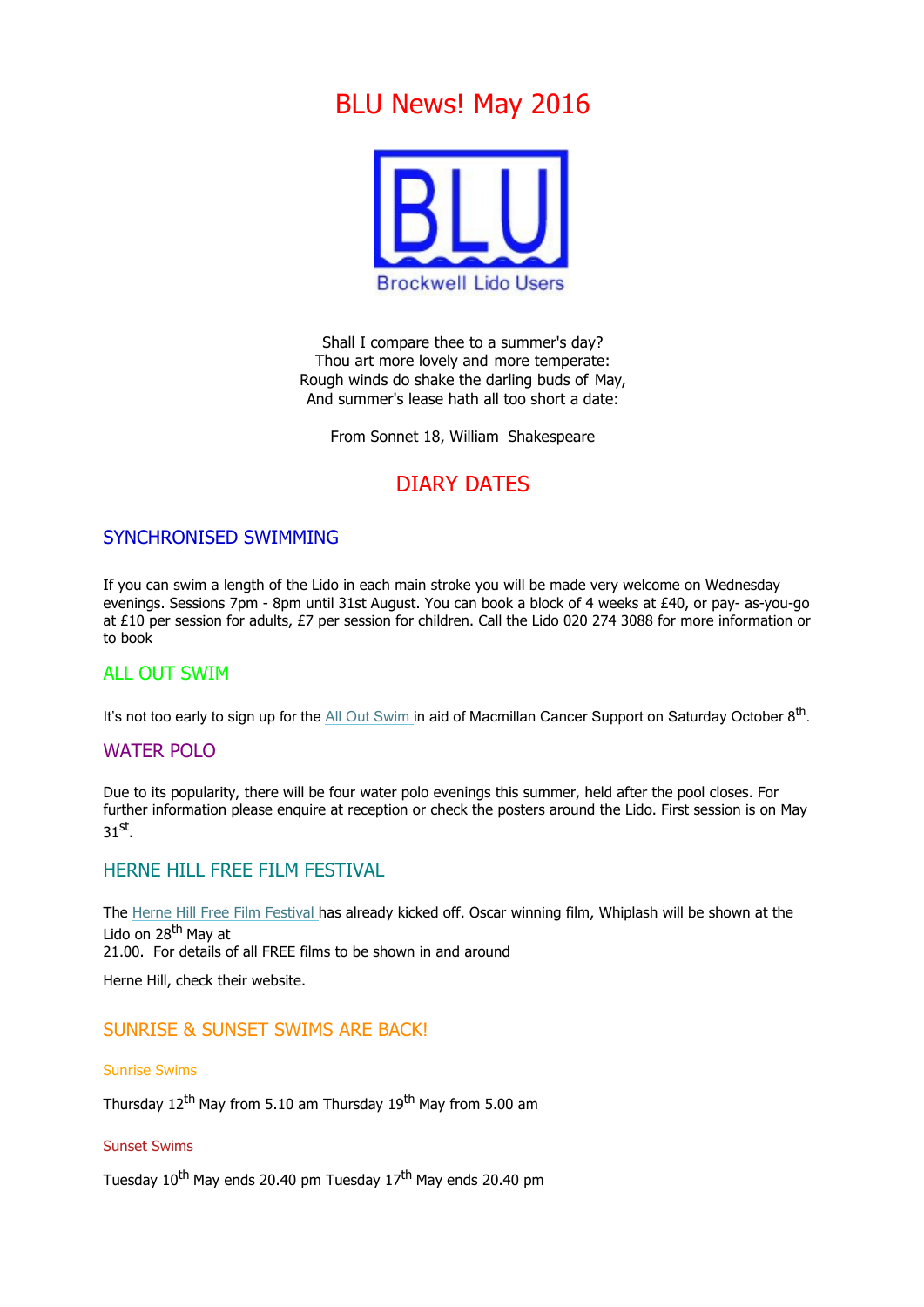# THE LIDO CAFE

We are looking forward to a makeover to the Lido terraces, which TLC is planning. Check cafe opening and closing times, as they will be opening earlier and closing later from June. Best call TLC to receive the correct information.

From June the cafe will be running pop ups every Tuesday, Wednesday and Thursday. Current pop up is from Le Bao, a modern twist on the traditional Taiwanese Bao (a street food staple made from a fluffy soft steamed bun sliced open and filled with braised meat). Thursday and Friday evenings. Booking recommended.

If the temperature soars to 25 degrees the beach hut will open at weekends. Bring it on!

Forthcoming Cafe closures:

14th May all day, 4th June from 5pm, 17th June from 11.30am, 1st July from 11.30am

### STREAMLINE SWIMS

Booking is now open for our Brockwell Lido Fit Swim Sessions with Lido favourites Mike and Sarah, starting on:

Monday 16th May 7.00-8.00pm Tuesday 17th May 7.00-7.45am Wednesday 18th May 7.00-8.00pm

An 8 week block is still only £76 includes x 2 swim coaches, use of fins, floats and pull buoys plus free entry to the pool. Early Bird special offer-sign up for Monday and Wednesdays or Mondays and Tuesdays and get £16 off Monday eve sessions price. More info and dates available on Streamline's website.

### WINDRUSH TRIATHLETES

If you're interested in Windrush Triathlon Club, their summer timetable kicks off in the next few weeks.

You can also book for the 5th Anniversary Windrush Aquathlon on Sunday 26th June at Brockwell Lido.

### THE GREAT OUTDOORS!

Watch out for information on more classes poolside and in the park.

### SUMMER SWIMMING SEASON TICKETS

Summer swimming season tickets are on sale now. With a season ticket you can avoid the queues and enjoy the pool as often as you like. A real bargain if you are a frequent swimmer! Details available at the Lido or call 0207 274 3088.

# EVENTS REPORT

### MODERN MOVEMENT

Modern Movement took place on April 30<sup>th</sup> and May 1<sup>st</sup>. This has been a regular feature at the Lido and this year was blessed by sunny weather. There was a pleasantly chilled atmosphere and some fascinating objets d'art on display.

### ANIMAL MASK SWIM

Will the animal mask swim become a regular feature at the Lido? Judging by the enthusiasm and wildlife headgear (and costumes, thanks zebra Luke) on display we wouldn't be surprised.

### POOLSIDE SAUNA

BIG THANKS to Luke for getting a poolside sauna. Installed at the end of April, it has been welcomed by our hardy cold water swimmers. Open 6:30am - 10am